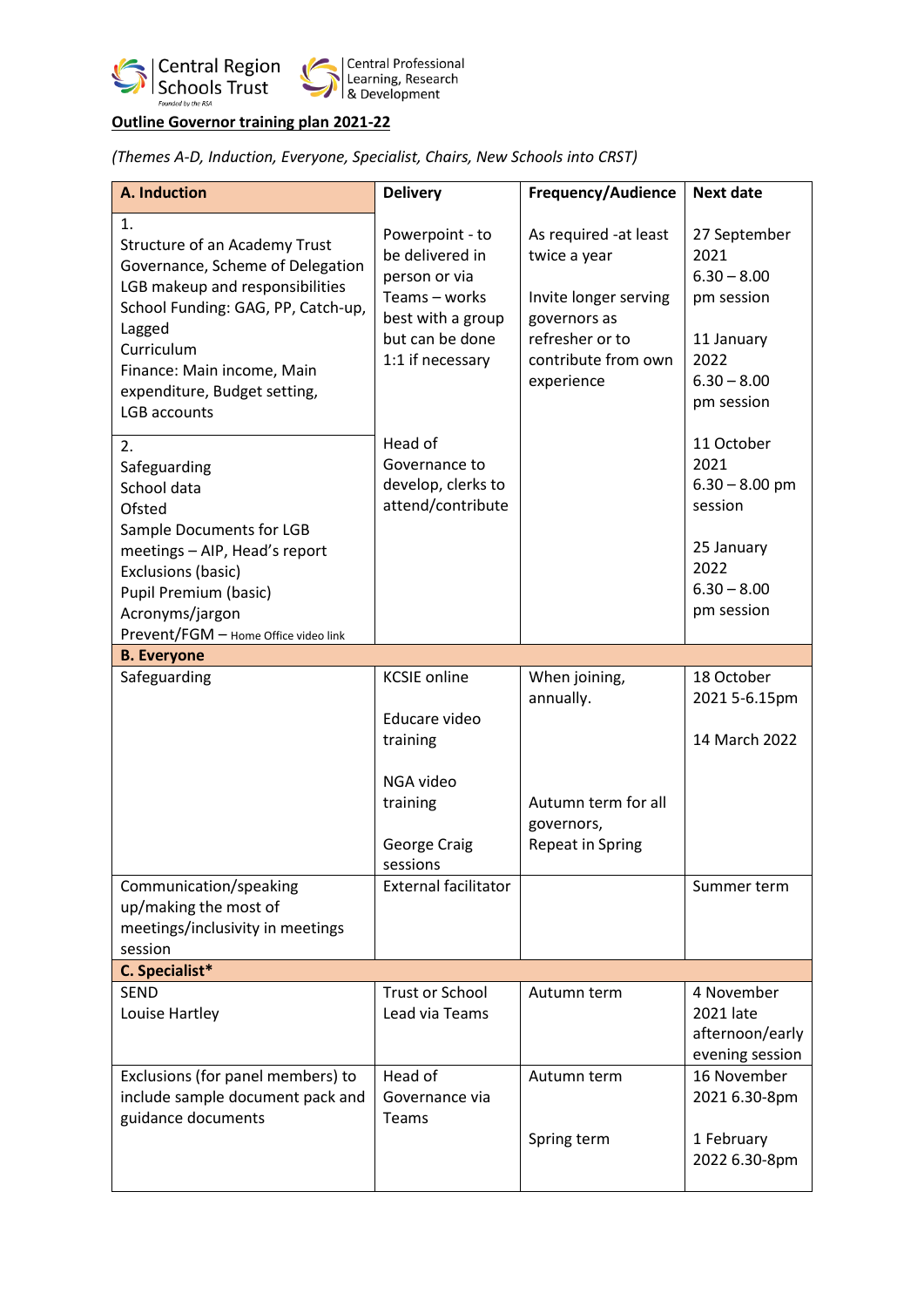



| C. Specialist* continued                                               |                             |                    |                    |  |
|------------------------------------------------------------------------|-----------------------------|--------------------|--------------------|--|
| Safer recruitment                                                      | Educare video               | As required        |                    |  |
|                                                                        | HR Manager/                 |                    |                    |  |
|                                                                        |                             |                    |                    |  |
|                                                                        |                             |                    |                    |  |
| Complaints                                                             | Head of                     | Spring term        | 18 February        |  |
|                                                                        | Governance                  |                    | 2022               |  |
|                                                                        |                             |                    | 12.30-1.30pm       |  |
| H&S                                                                    | Educare                     | As required        | $w/c$ 29           |  |
|                                                                        |                             |                    | November           |  |
|                                                                        |                             |                    | 2021               |  |
|                                                                        |                             |                    | 1 October          |  |
| <b>Pupil Premium</b>                                                   | Jo Goodman - pre            | Autumn term,       |                    |  |
|                                                                        | read, slides.               |                    | 12.30-1.30pm       |  |
|                                                                        |                             |                    | lunchtime          |  |
|                                                                        |                             |                    | session            |  |
|                                                                        |                             |                    |                    |  |
|                                                                        | Sam McMonagle               | Spring term        | March 2022         |  |
|                                                                        | to co-present               |                    |                    |  |
| Ofsted for governors                                                   | <b>Guy Shears</b>           | As required        |                    |  |
| <b>Guy Shears</b>                                                      |                             |                    |                    |  |
| Finance                                                                | Expert member of            | Autumn term        |                    |  |
|                                                                        | F&R                         |                    |                    |  |
| Penny Harrison to deliver                                              |                             |                    |                    |  |
| Introduction to Curriculum                                             | GSh                         | Autumn Term        | <b>Spring Term</b> |  |
|                                                                        |                             |                    |                    |  |
| <b>School Data</b>                                                     | Ian Mellor and              |                    | 14.1.22 11am       |  |
|                                                                        | Ange Crawley                |                    |                    |  |
| Performance Management and                                             | Nic Beech and               |                    | 09.11.2021         |  |
| Progression                                                            | Paul Linton                 |                    | 6.00pm             |  |
| Culture, Ethos, Behaviour, Thrive                                      | Ian Mellor; Matt            | Autumn Term        |                    |  |
| and PASS                                                               | Rash                        |                    |                    |  |
| <b>Equal Opportunities and Inclusivity</b>                             | <b>Ross Trafford</b>        |                    |                    |  |
|                                                                        | Worcestershire              |                    |                    |  |
| Church School governance                                               |                             |                    |                    |  |
|                                                                        | diocese                     |                    |                    |  |
| <b>D. Chairs</b>                                                       |                             |                    |                    |  |
| <b>Difficult</b>                                                       | <b>External facilitator</b> | Tbc if funding     |                    |  |
| conversations/mediation/active                                         |                             | available          |                    |  |
| chairing session                                                       |                             |                    |                    |  |
| E. Governor introduction for WH and HH trustees on transfer in to CRST |                             |                    |                    |  |
| SAT to MAT governance                                                  | Head of                     | Between transfer   | When transfer      |  |
| differences                                                            | Governance                  | date and first LGB | dates are set      |  |
| Structure                                                              |                             | meeting            |                    |  |
| Meeting agendas                                                        |                             |                    |                    |  |
| <b>Reporting to Trust Board</b>                                        |                             |                    |                    |  |
| Policies                                                               |                             |                    |                    |  |